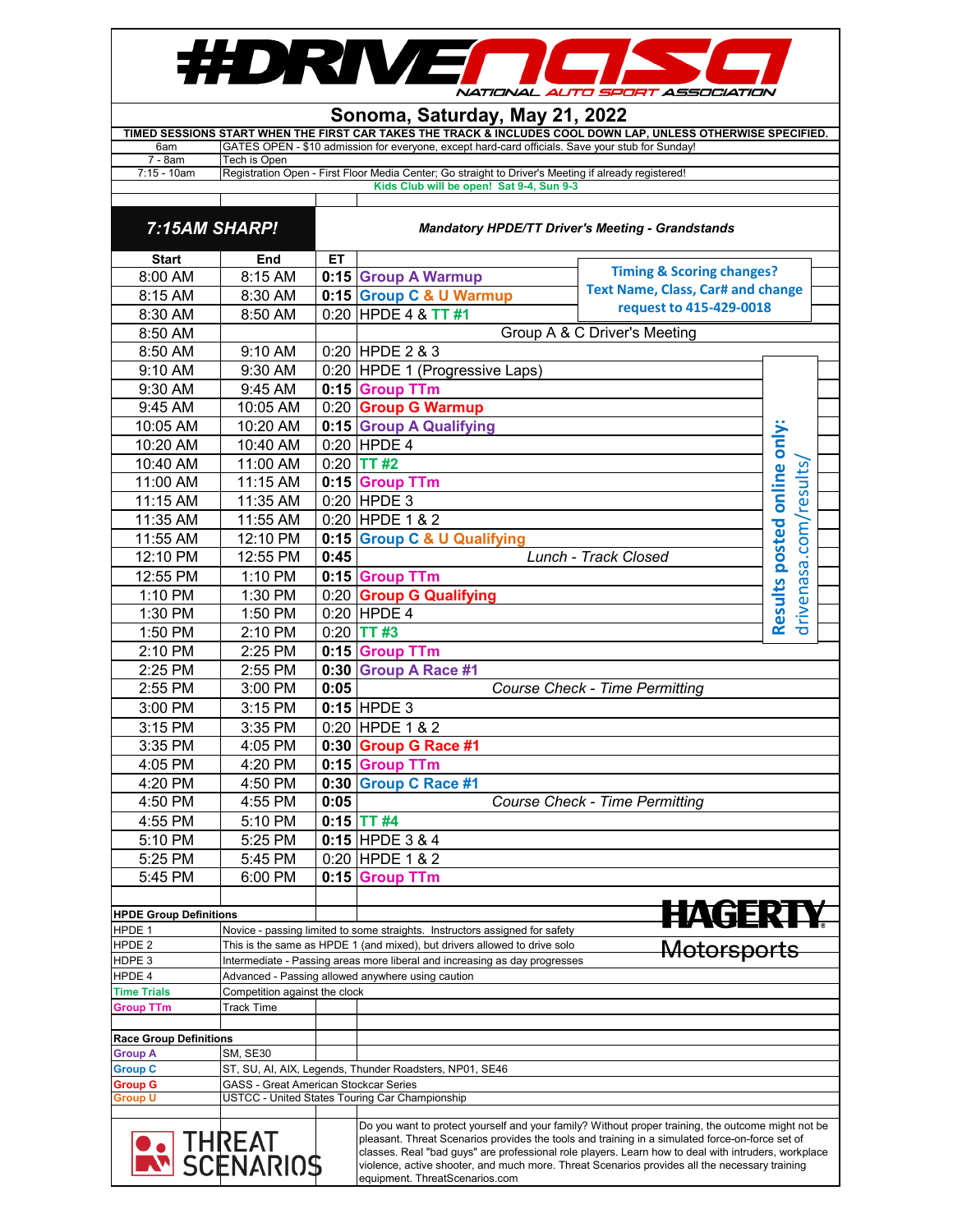## #DRIVE  $\blacksquare$ NATIONAL AUTO SPORT ASSOCIATION

## **Sonoma, Sunday, May 22, 2022**

|             | TIMED SESSIONS START WHEN THE FIRST CAR TAKES THE TRACK & INCLUDES COOL DOWN LAP. UNLESS OTHERWISE SPECIFIED. |
|-------------|---------------------------------------------------------------------------------------------------------------|
| 6am         | GATES OPEN - \$10 admission for everyone, except hard-card officials. Save your stub for Sunday!              |
| 7 - 8am     | Tech is Open                                                                                                  |
| 7:15 - 10am | Registration Open - First Floor Media Center; Go straight to Driver's Meeting if already registered!          |
|             | Kids Club will be open! Sat 9-4, Sun 9-3                                                                      |
|             |                                                                                                               |

| 7:15 AM SHARP!                |                                              | <b>Mandatory HPDE/TT Driver's Meeting - Grandstands</b>                   |                                                                                                                                                                                                                                                                                                                                                                                                                                                 |                              |                                                      |  |  |
|-------------------------------|----------------------------------------------|---------------------------------------------------------------------------|-------------------------------------------------------------------------------------------------------------------------------------------------------------------------------------------------------------------------------------------------------------------------------------------------------------------------------------------------------------------------------------------------------------------------------------------------|------------------------------|------------------------------------------------------|--|--|
| <b>Start</b>                  | End                                          | ET                                                                        |                                                                                                                                                                                                                                                                                                                                                                                                                                                 |                              |                                                      |  |  |
| 8:00 AM                       | 8:15 AM                                      |                                                                           | <b>Timing &amp; Scoring changes?</b><br>0:15 Group A Warmup                                                                                                                                                                                                                                                                                                                                                                                     |                              |                                                      |  |  |
| 8:15 AM                       | 8:30 AM                                      |                                                                           | <b>Text Name, Class, Car# and</b><br>0:15 Group C & U Warmup                                                                                                                                                                                                                                                                                                                                                                                    |                              |                                                      |  |  |
| 8:30 AM                       | 8:50 AM                                      |                                                                           | change request to 415-429-0018.<br>$0:20$ HPDE 4                                                                                                                                                                                                                                                                                                                                                                                                |                              |                                                      |  |  |
| 8:50 AM                       | 9:10 AM                                      |                                                                           | $0:20$ TT #1                                                                                                                                                                                                                                                                                                                                                                                                                                    |                              |                                                      |  |  |
| 8:50 AM                       |                                              |                                                                           |                                                                                                                                                                                                                                                                                                                                                                                                                                                 | Group A & C Driver's Meeting |                                                      |  |  |
| 9:10 AM                       | 9:30 AM                                      |                                                                           | 0:20 HPDE 2 & 3                                                                                                                                                                                                                                                                                                                                                                                                                                 |                              |                                                      |  |  |
| 9:30 AM                       | 9:50 AM                                      |                                                                           | 0:20 HPDE 1 (Progressive Laps)                                                                                                                                                                                                                                                                                                                                                                                                                  |                              |                                                      |  |  |
| 9:50 AM                       | 10:10 AM                                     |                                                                           | 0:20 Group G Warmup                                                                                                                                                                                                                                                                                                                                                                                                                             |                              |                                                      |  |  |
| 10:10 AM                      | 10:20 AM                                     |                                                                           | 0:10 Group U Qualifying                                                                                                                                                                                                                                                                                                                                                                                                                         |                              |                                                      |  |  |
| 10:20 AM                      | 10:40 AM                                     |                                                                           | $0:20$ HPDE 4                                                                                                                                                                                                                                                                                                                                                                                                                                   |                              | Results posted online only:<br>drivenasa.com/results |  |  |
| 10:40 AM                      | 11:00 AM                                     |                                                                           | $0:20$ TT #2                                                                                                                                                                                                                                                                                                                                                                                                                                    |                              |                                                      |  |  |
| 11:00 AM                      | 11:30 AM                                     |                                                                           | 0:30 Group A Race #2                                                                                                                                                                                                                                                                                                                                                                                                                            |                              |                                                      |  |  |
| 11:30 AM                      | 11:50 AM                                     |                                                                           | 0:20 HPDE 3                                                                                                                                                                                                                                                                                                                                                                                                                                     |                              |                                                      |  |  |
|                               |                                              |                                                                           |                                                                                                                                                                                                                                                                                                                                                                                                                                                 |                              |                                                      |  |  |
| 11:50 AM                      | 12:10 PM                                     |                                                                           | 0:20 HPDE 1 & 2                                                                                                                                                                                                                                                                                                                                                                                                                                 |                              |                                                      |  |  |
| 12:10 PM                      | 12:30 PM                                     |                                                                           | 0:20 Group C & U Qualifying                                                                                                                                                                                                                                                                                                                                                                                                                     |                              |                                                      |  |  |
| 12:30 PM                      | 1:15 PM                                      | 0:45                                                                      |                                                                                                                                                                                                                                                                                                                                                                                                                                                 | Lunch - Track Closed         |                                                      |  |  |
| 1:15 PM                       | 1:35 PM                                      |                                                                           | 0:20 Group G Qualifying                                                                                                                                                                                                                                                                                                                                                                                                                         |                              |                                                      |  |  |
| 1:35 PM                       | 1:55 PM                                      |                                                                           | $0:20$ HPDE 4                                                                                                                                                                                                                                                                                                                                                                                                                                   |                              |                                                      |  |  |
| 1:55 PM                       | 2:15 PM                                      |                                                                           | $0:20$ TT #3                                                                                                                                                                                                                                                                                                                                                                                                                                    |                              |                                                      |  |  |
| 2:15 PM                       | 2:45 PM                                      |                                                                           | 0:30 Group A Race #3                                                                                                                                                                                                                                                                                                                                                                                                                            |                              |                                                      |  |  |
| 2:45 PM                       | 2:50 PM                                      | 0:05                                                                      | <b>Course Check - Time Permitting</b>                                                                                                                                                                                                                                                                                                                                                                                                           |                              |                                                      |  |  |
| 2:50 PM                       | 3:20 PM                                      |                                                                           | 0:30 Group U Race - United States Touring Car Championship by NBC Sports                                                                                                                                                                                                                                                                                                                                                                        |                              |                                                      |  |  |
| 3:20 PM                       | 3:40 PM                                      |                                                                           | $0:20$ HPDE 3                                                                                                                                                                                                                                                                                                                                                                                                                                   |                              |                                                      |  |  |
| 3:40 PM                       | 4:10 PM                                      |                                                                           | 0:30 Group G Race #2                                                                                                                                                                                                                                                                                                                                                                                                                            |                              |                                                      |  |  |
| 4:10 PM                       | 4:30 PM                                      |                                                                           | 0:20 HPDE 1 & 2                                                                                                                                                                                                                                                                                                                                                                                                                                 |                              |                                                      |  |  |
| 4:30 PM                       | 5:00 PM                                      |                                                                           | 0:30 Group C Race #2                                                                                                                                                                                                                                                                                                                                                                                                                            |                              |                                                      |  |  |
| 5:00 PM                       | 5:20 PM                                      |                                                                           | $0:20$ TT #4                                                                                                                                                                                                                                                                                                                                                                                                                                    |                              |                                                      |  |  |
| 5:20 PM                       | 5:40 PM                                      |                                                                           | 0:20 HPDE 3 & 4                                                                                                                                                                                                                                                                                                                                                                                                                                 |                              |                                                      |  |  |
| 5:40 PM                       | 6:00 PM                                      |                                                                           | 0:20 HPDE 1 & 2                                                                                                                                                                                                                                                                                                                                                                                                                                 |                              |                                                      |  |  |
|                               |                                              |                                                                           |                                                                                                                                                                                                                                                                                                                                                                                                                                                 |                              |                                                      |  |  |
| <b>HPDE Group Definitions</b> |                                              |                                                                           |                                                                                                                                                                                                                                                                                                                                                                                                                                                 | HAGER                        |                                                      |  |  |
| HPDE 1                        |                                              |                                                                           | Novice - passing limited to some straights. Instructors assigned for safety                                                                                                                                                                                                                                                                                                                                                                     |                              |                                                      |  |  |
| HPDE 2                        |                                              | This is the same as HPDE 1 (and mixed), but drivers allowed to drive solo |                                                                                                                                                                                                                                                                                                                                                                                                                                                 | <b>Motorsports</b>           |                                                      |  |  |
| HDPE <sub>3</sub>             |                                              |                                                                           | Intermediate - Passing areas more liberal and increasing as day progresses                                                                                                                                                                                                                                                                                                                                                                      |                              |                                                      |  |  |
| HPDE 4<br>Time Trials         | Competition against the clock                |                                                                           | Advanced - Passing allowed anywhere using caution                                                                                                                                                                                                                                                                                                                                                                                               |                              |                                                      |  |  |
|                               |                                              |                                                                           |                                                                                                                                                                                                                                                                                                                                                                                                                                                 |                              |                                                      |  |  |
| <b>Race Group Definitions</b> |                                              |                                                                           |                                                                                                                                                                                                                                                                                                                                                                                                                                                 |                              |                                                      |  |  |
| <b>Group A</b>                | <b>SM, SE30</b>                              |                                                                           |                                                                                                                                                                                                                                                                                                                                                                                                                                                 |                              |                                                      |  |  |
| <b>Group C</b>                |                                              |                                                                           | ST, SU, AI, AIX, Legends, Thunder Roadsters, NP01, SE46                                                                                                                                                                                                                                                                                                                                                                                         |                              |                                                      |  |  |
| <b>Group G</b>                | <b>GASS - Great American Stockcar Series</b> |                                                                           |                                                                                                                                                                                                                                                                                                                                                                                                                                                 |                              |                                                      |  |  |
| <b>Group U</b>                |                                              |                                                                           | USTCC - United States Touring Car Championship                                                                                                                                                                                                                                                                                                                                                                                                  |                              |                                                      |  |  |
|                               | <b>THREAT</b><br>WISCENARIOS                 |                                                                           | Do you want to protect yourself and your family? Without proper training, the outcome might not be<br>pleasant. Threat Scenarios provides the tools and training in a simulated force-on-force set of<br>classes. Real "bad guys" are professional role players. Learn how to deal with intruders, workplace<br>violence, active shooter, and much more. Threat Scenarios provides all the necessary training<br>equipment. ThreatScenarios.com |                              |                                                      |  |  |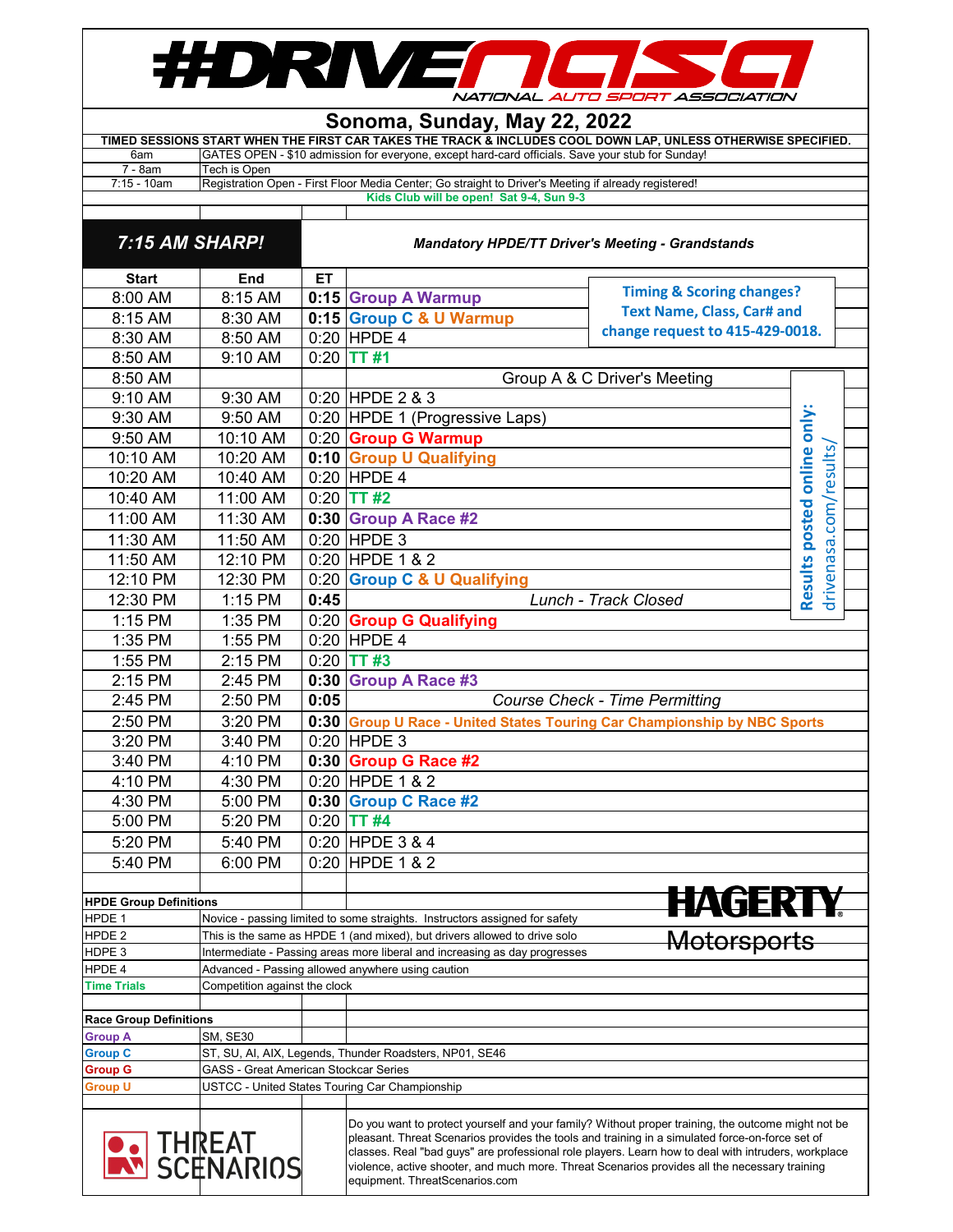